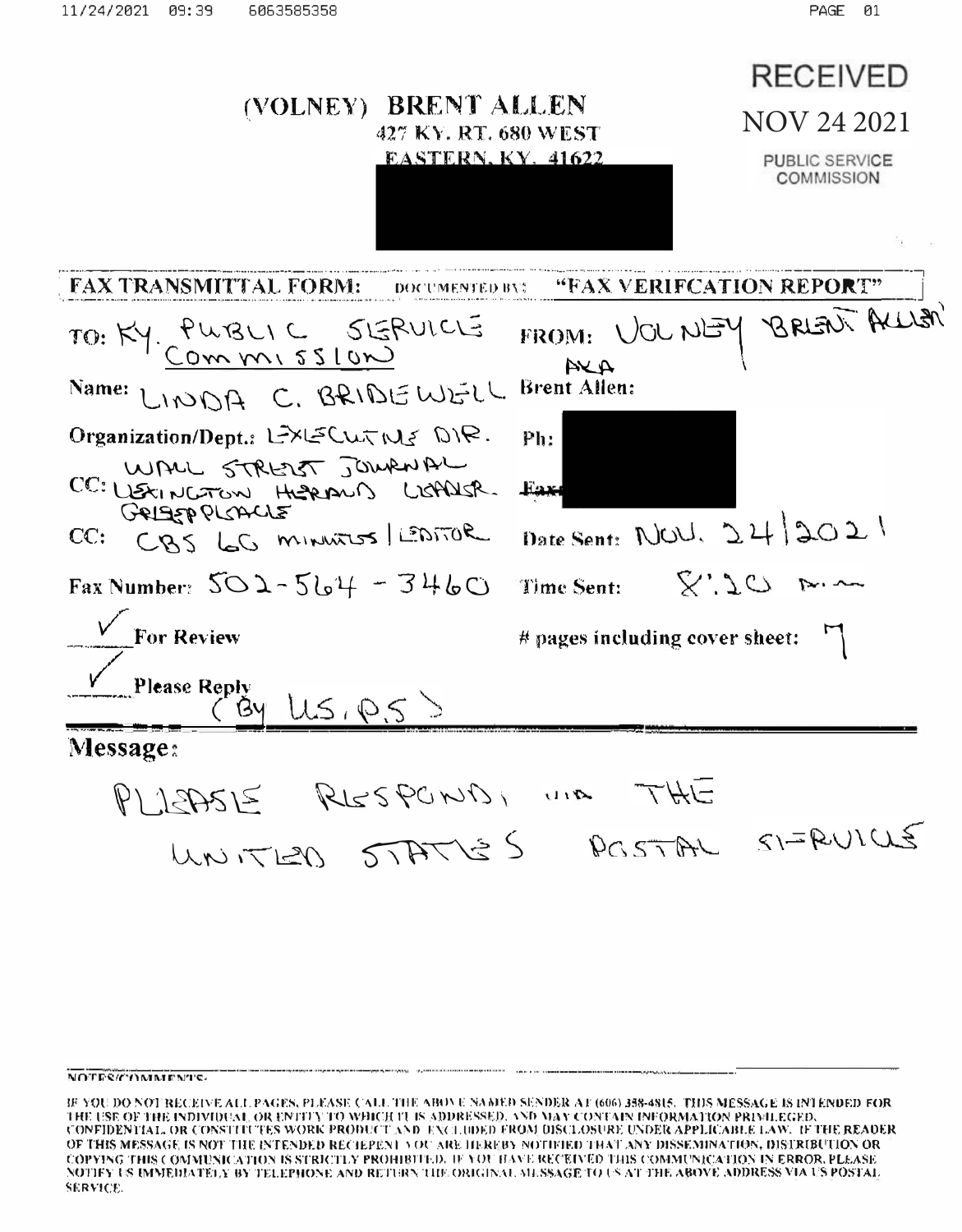Volney Brent Allen a.k.a. Brent Allen 427 Ky. Rt. 680 West

November 24, 2021

# **Kentucky Public Service Commission**

211 Sower Boulevard P.O. Box 615 Frankfort, Ky. 40602-0615

Attention: Linda C. Bridewell Executive Director Fax: 502-564-3460

**Re: Intervention in Case No. 2021-00346** 

## **Dear Ms. Bridewell:**

The response of a Katie. M. Glass with the law firm of "STITES & .HARBISON PLLC'' to my letters to the Kentucky Public Service Commission, for intervention on behalf of my family is pathetic. It is apparent, their arrogance to the "Environment" and the endangerment to the "Detrimental Effects" to my family's "Health" is more than sad.

Enclosed in this letter are letters I sent on my family's behalf to the following Environment Protection Agencies: 1) Kentucky Attorney General: Daniel Cameron; Office of Civil and Environmental Law Re: KRS 15.255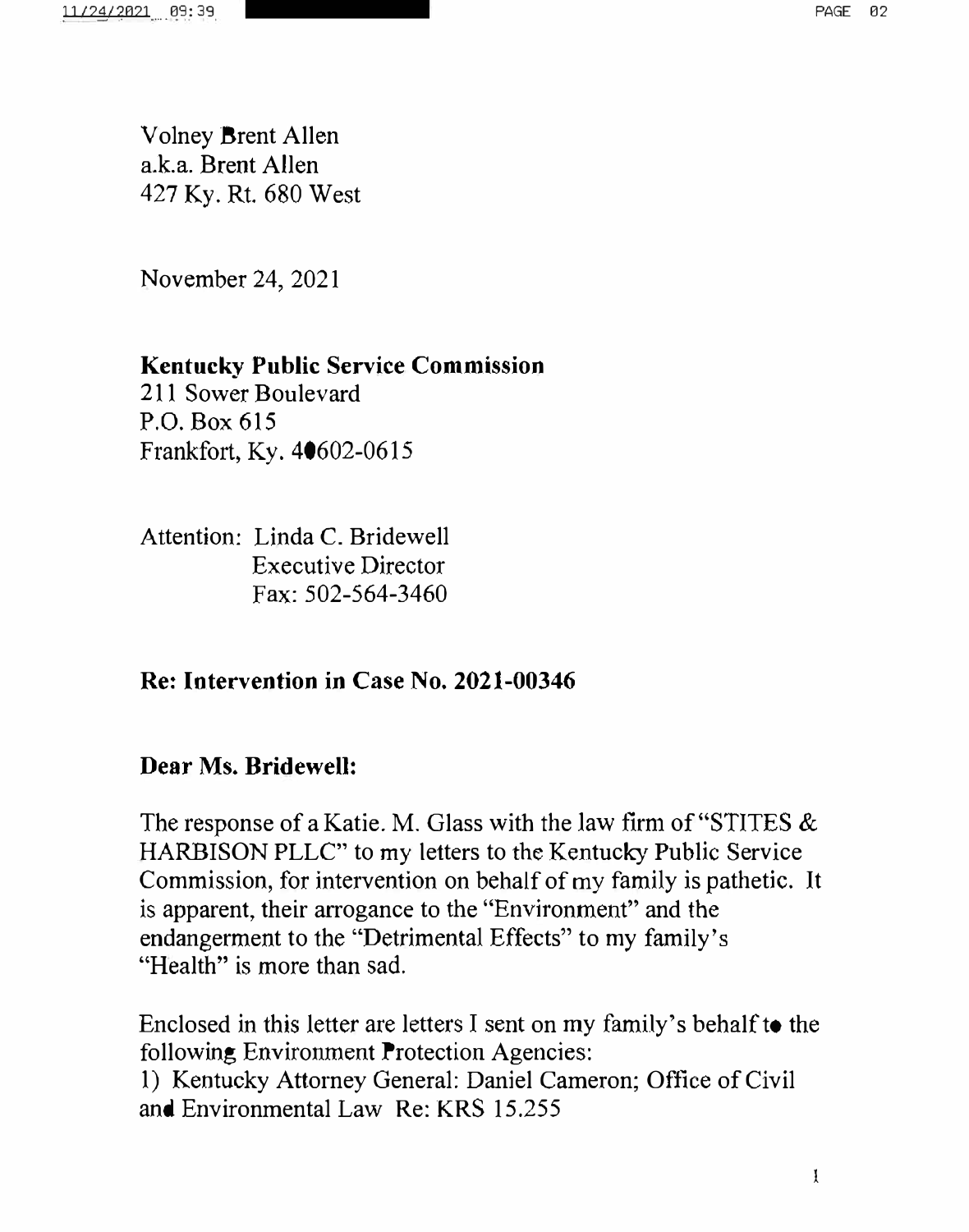2) United States Environmental Protection Agency Michael S. Regan: Administrator Atlanta Federal Center 61 Forsyth Street, SW Atlanta, Georgia 30303-3104

This letters documents once again your intervention on my behalf in this most urgent and important matter. Please do not render a decision until Environmental Agencies have determined the irreparable damage that will happen if you grant them the right to destroy the environment and my family's health.

Hopefully, the "BIG MONEY OF FRANKFORT LOBBYISTS" will not be factors in your decision. Being a 72 year old in poor health and disabled since 1997, I don't have the power, influence and finances to hire "Big Time Law Firms In Frankfort"!!!!!

I request copies of any and all correspondence, between your agency to Kentucky Electric Power and "Stittes & Harbison PLLC.

Sincerely,

Valm B. Cille-*·-·-,)* 

Volney B. Allen aka Brent Allen

Cc: Wall Street Journal; Editor Lexington Herald Leader; Editor Greenpeace CBS 60 Minutes; Editor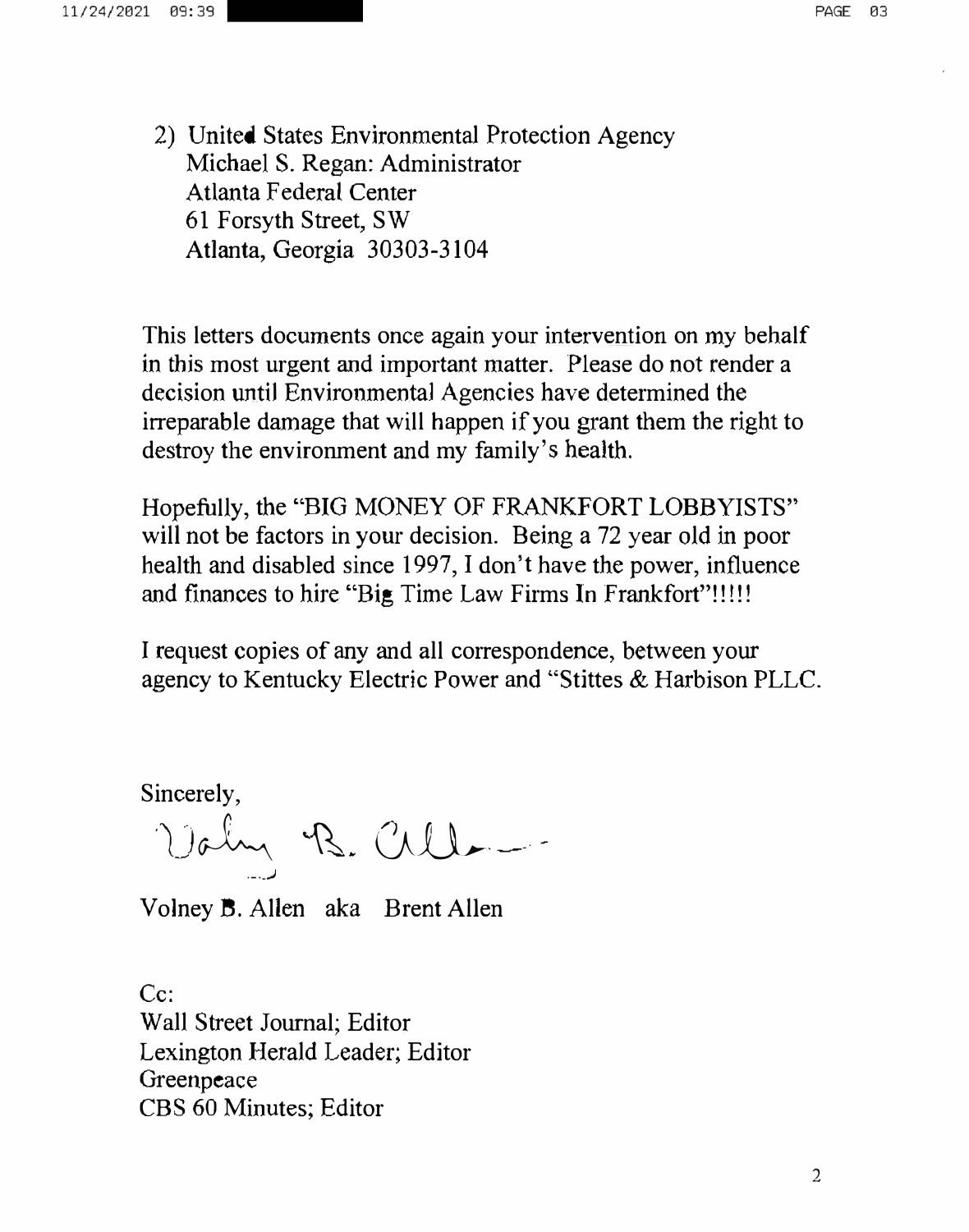Volney Brent Allen a.k.a. Brent Allen 427 Kr. Rt. 680 West Eastern, Ky. 41622

November 22, 2021

Kentucky Attorney General **Office of Civil and Environmental Law** 700 Capital Avenue, Suite 118 Frankfort, Ky. 40601 Fax: 502-564-2894

## **Attention: Daniel Cameron**

## **Re: KRS 15.255**

Authorizes the Attorney General to bring legal action to prevent or remedy damage to the environment and to counsel state agencies and **"Commissions"** in environmental matters.

**Attachment:** My letters to the Kentucky Public Service Commission, Dated; November 16<sup>th</sup> and November 19<sup>th</sup>. These letters document my asking their intervention in **Case No. 2021- 00346.** Listed in my two intervention letters were (8) Arbitrary and Capricious matters as to why Kentucky Electric Power would do irreparable damage to the environment and the water shed and etc. on my families farm.

I request your urgent and immediate response and intervention to this most important environmental matter. The rationale for your assistance is stated in KRS 15.255 and in the aforementioned letters to the Kentucky Public Service Commission.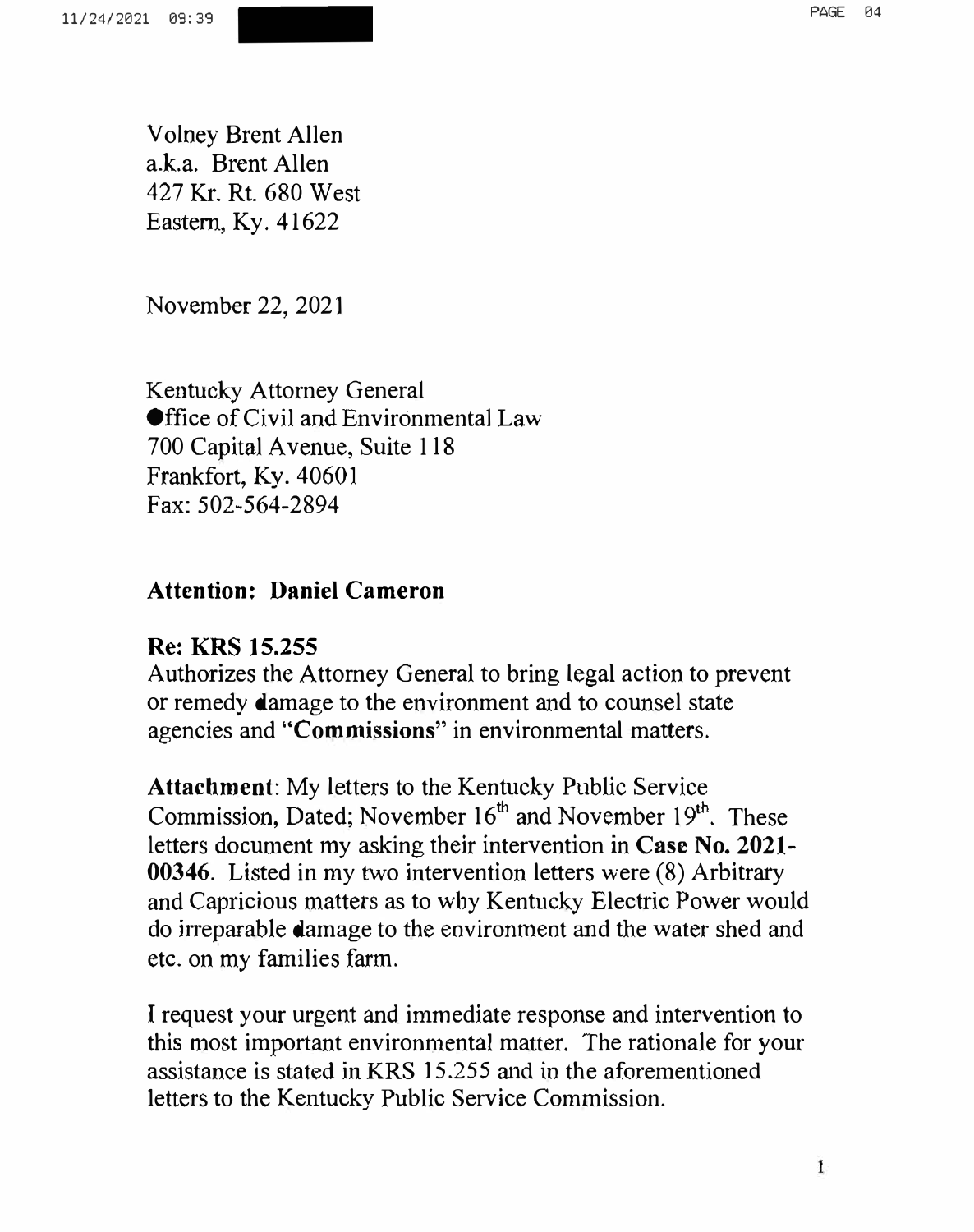I expect a response from you, when receiving my letter, requesting your intervention in this matter. Also any and all copies of **correspondence** from the Kentucky General's Office to the Kentucky Public Service Commission and to Ky. Electric Power Co.

Upon receiving my letter, requesting your intervention in this matter, I request you respond to me via the Untied States Postal Service.

Sincerely,

Valmy Bres Cill

Volney Brent Allen aka Brent Allen

Cc: Wall Street Journal, Editor Lexington Herald Leader, Editor CBS, 60 Minutes, Editor Greenpeace United States Environmental Protection Agency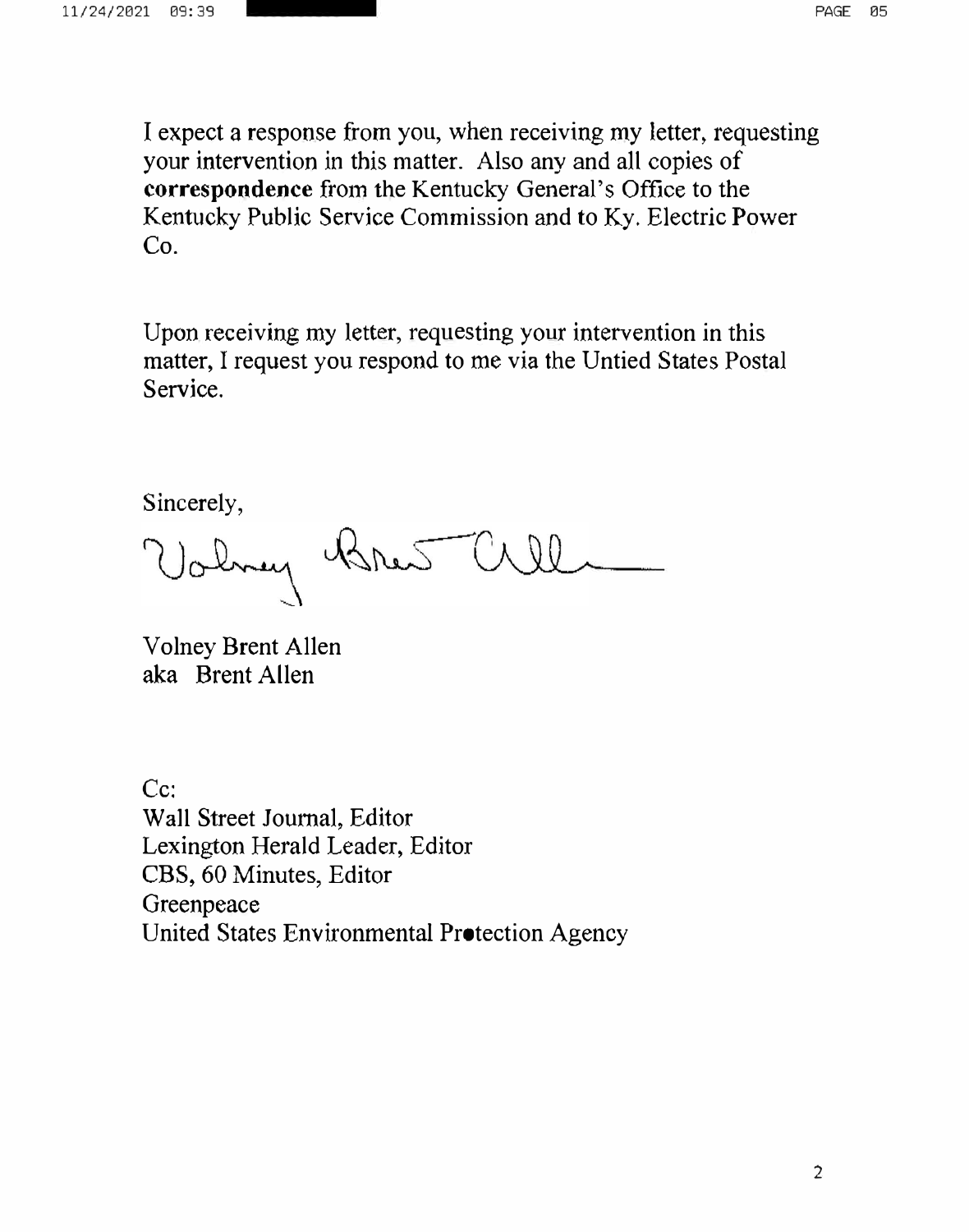Volney Brent Allen a.k.a. Brent Allen 427 Ky. Rt. 680 West Eastern, KY. 41622

November 23, 2021

#### **United States Environmental Protection Agency**

Atlanta Federal Center 61 Forsyth Street, SW Atlanta, Georgia 30303-3104 Fax: (404) 562-8174

Attention: Michael S. Regan Administrator

**Re: Intervention in Case No. 2021-00346** 

## **Dear Mr. Regan:**

I'm requesting your agencies ''investigation and intervention" pursuant to Kentucky Electric Power application to construct "Transmission Lines" on my families farm, located in Eastern, Kentucky.

Enclosed in this faxed letter, are (2) letters to the Kentucky Public Service Commission, for their intervention in the aforementioned case. Documenting (8) arbitrary and capricious facts, that would cause "Irreparable Damage", to the ecological environment on my family's farm.